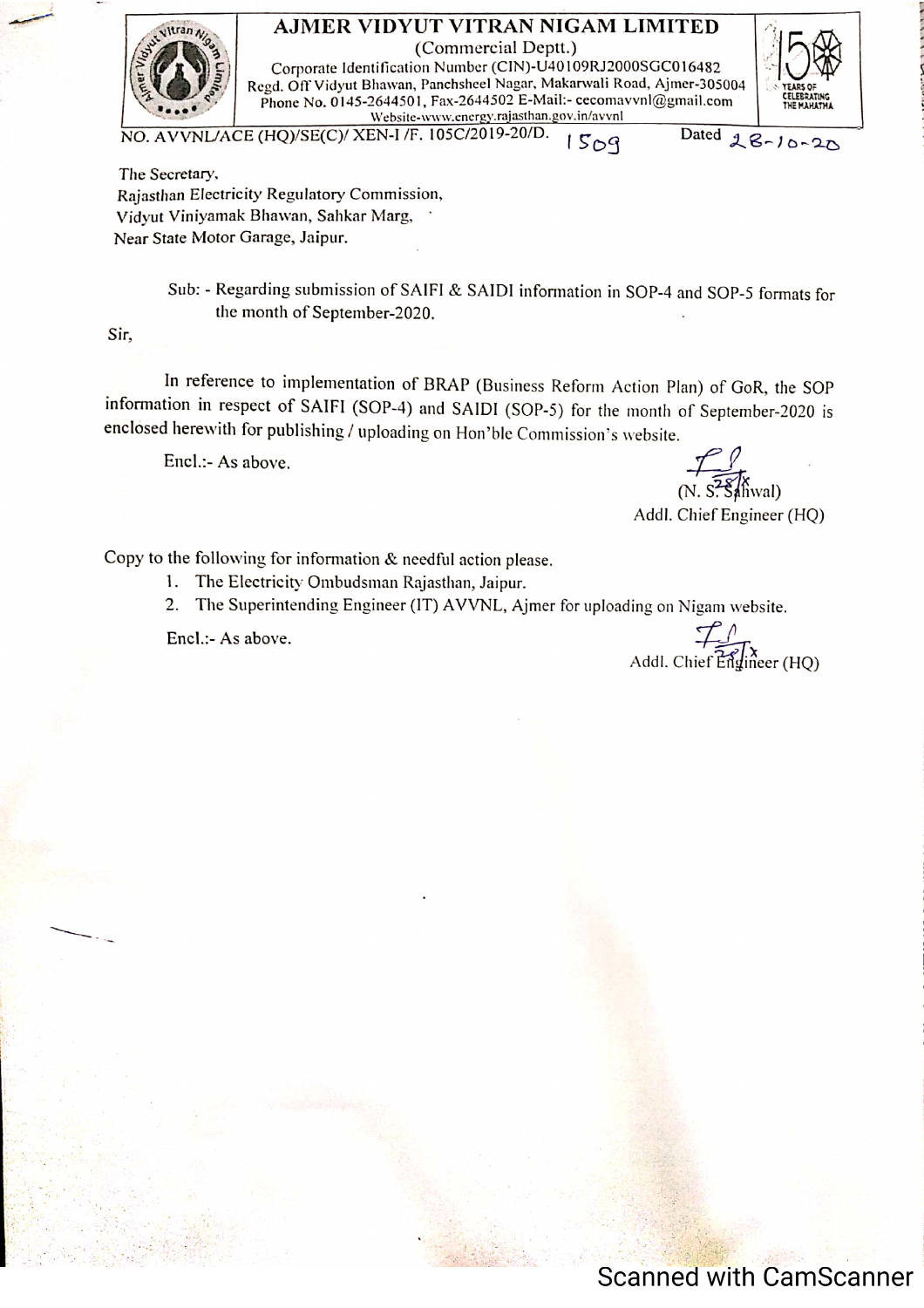## **Reliability Indices System Average interruption Frequency Index (SAIFI)**

**SOP-4**

| <b>Name of Licensee:-Ajmer Discom</b><br>For the month September-2020 |                       |                         |                                                                                |                                                           |                                       |  |  |  |
|-----------------------------------------------------------------------|-----------------------|-------------------------|--------------------------------------------------------------------------------|-----------------------------------------------------------|---------------------------------------|--|--|--|
| S.No.                                                                 | <b>Name of Circle</b> | consumers served<br>(1) | Total number of Total number of sustained<br>interruptions to<br>consumers (2) | SAIFI = $(2) / (1)$ (Number of<br>interruptions/consumer) | Target specified by the<br>Commission |  |  |  |
| $\mathbf{1}$                                                          | AJMER (ACC)           | 371041                  | 3658454                                                                        | 9.86                                                      |                                       |  |  |  |
| 2                                                                     | AJMER (ADC)           | 273819                  | 2530595                                                                        | 9.24                                                      |                                       |  |  |  |
| 3                                                                     | <b>BHILWARA</b>       | 548045                  | 4301017                                                                        | 7.85                                                      |                                       |  |  |  |
| $\overline{4}$                                                        | CHITTORGARH           | 361041                  | 1248361                                                                        | 3.46                                                      |                                       |  |  |  |
| 5                                                                     | <b>UDAIPUR</b>        | 673973                  | 4015431                                                                        | 5.96                                                      |                                       |  |  |  |
| 6                                                                     | <b>BANSWARA</b>       | 305995                  | 1273265                                                                        | 4.16                                                      |                                       |  |  |  |
| $\overline{7}$                                                        | <b>NAGAUR</b>         | 645832                  | 2434352                                                                        | 3.77                                                      |                                       |  |  |  |
| 8                                                                     | <b>SIKAR</b>          | 640051                  | 2413752                                                                        | 3.77                                                      |                                       |  |  |  |
| 9                                                                     | <b>JHUNJHUNU</b>      | 518257                  | 1753976                                                                        | 3.38                                                      |                                       |  |  |  |
| 10                                                                    | RAJASAMAND            | 284023                  | 1722625                                                                        | 6.07                                                      |                                       |  |  |  |
| 11                                                                    | <b>DUNGARPUR</b>      | 324972                  | 751635                                                                         | 2.31                                                      |                                       |  |  |  |
| 12                                                                    | PRATAPGARH            | 190951                  | 801360                                                                         | 4.20                                                      |                                       |  |  |  |
|                                                                       | <b>Total</b>          | 5138000                 | 26904823                                                                       | 5.24                                                      |                                       |  |  |  |

**Name of Licensee:-Ajmer Discom**